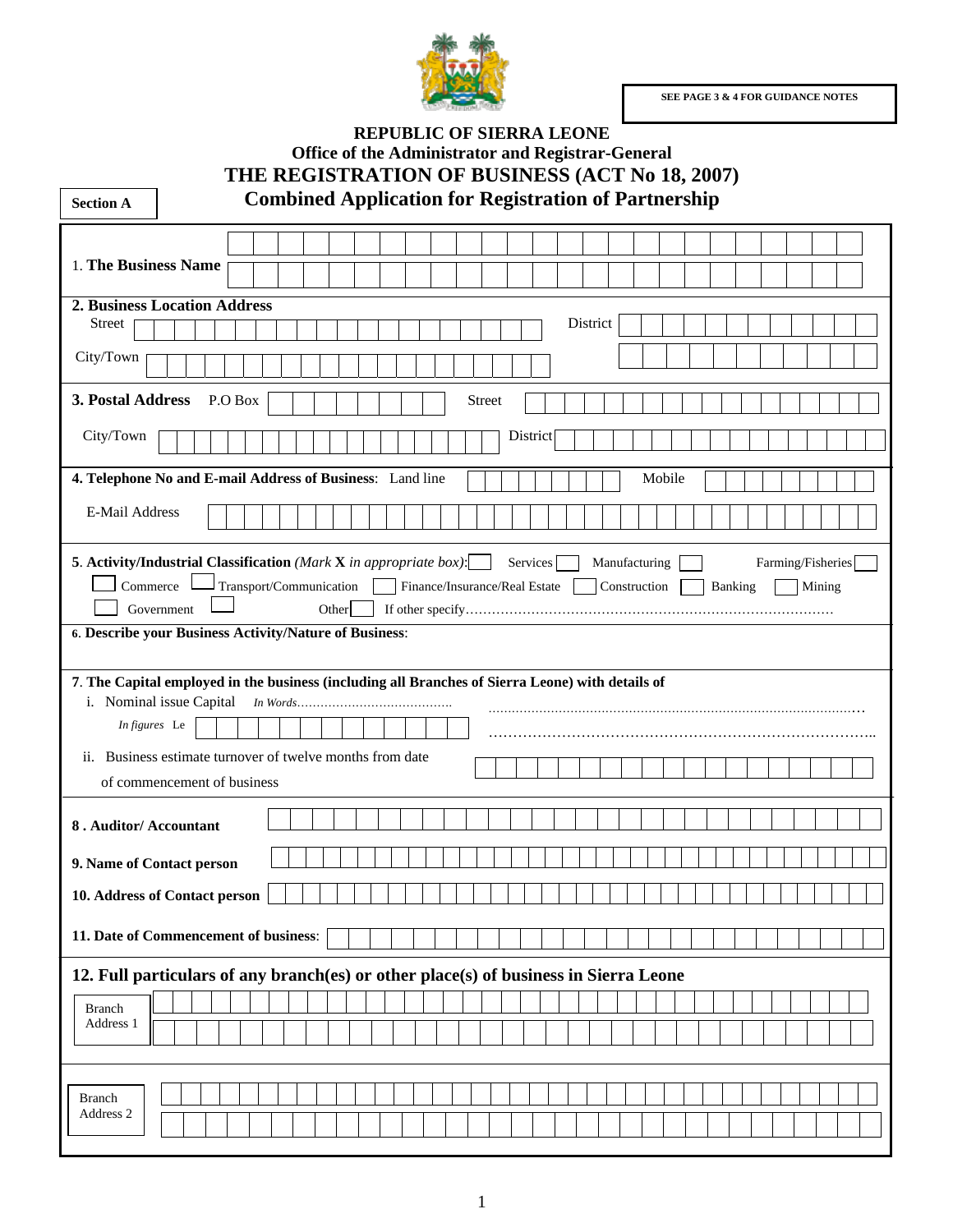| <b>Section B</b>                            | Partner 1                                                                                                                                                                                                                                                                                                                    |
|---------------------------------------------|------------------------------------------------------------------------------------------------------------------------------------------------------------------------------------------------------------------------------------------------------------------------------------------------------------------------------|
| <b>Particular of Partners</b><br>First name | Miss <sup>1</sup><br>Surname<br><b>13.</b> Title (Mark x in appropriate box) Mr.<br>Mrs.<br><b>Middle Name</b>                                                                                                                                                                                                               |
| Occupation<br>Nationality                   | Date of birth<br>Sex M<br>Percentage<br>$\%$<br>ID/Passport No.<br>of shares<br>Partner <sub>2</sub>                                                                                                                                                                                                                         |
| First name                                  | <b>13.</b> Title (Mark x in appropriate box) Mr.<br>Mrs.<br><b>Miss</b><br>Surname<br>Middle Name                                                                                                                                                                                                                            |
| Occupation<br>Nationality                   | $\mathbf{F}$<br>Date of birth<br>Sex M<br>Percentage<br>$\%$<br>ID/Passport No.<br>of shares                                                                                                                                                                                                                                 |
|                                             | Partner 3                                                                                                                                                                                                                                                                                                                    |
| First name<br>Occupation                    | Mrs.<br><b>Miss</b><br><b>13.</b> Title (Mark x in appropriate box) Mr.<br>Surname<br>Middle Name<br>Date of birth<br>$\mathbf{F}$<br>Sex M                                                                                                                                                                                  |
| Nationality                                 | Percentage<br>$\%$<br>ID/Passport No.<br>of shares<br>Partner <sub>4</sub>                                                                                                                                                                                                                                                   |
| First name<br>Occupation<br>Nationality     | Surname<br>Mrs.<br><b>Miss</b><br><b>13.</b> Title (Mark x in appropriate box) Mr.<br>Middle Name<br>Date of birth<br>Sex M<br>F<br>Percentage <b>F</b><br>$\%$<br>ID/Passport No.<br>of shares                                                                                                                              |
|                                             | Partner 5                                                                                                                                                                                                                                                                                                                    |
| First name<br>Occupation                    | <b>13.</b> Title (Mark x in appropriate box) Mr.<br>Mrs.<br>Surname<br><b>Miss</b><br>Middle Name<br>Date of birth<br>Sex M<br>$\mathbf F$                                                                                                                                                                                   |
| Nationality                                 | Percentage<br>$\%$<br>ID/Passport No.<br>of shares<br>Note: Please attached photocopy of your National ID/ Passport and residential permit<br>Attach additional copy of shareholders information                                                                                                                             |
|                                             | 14. Note: for Promoter<br>are to my knowledge and belief correct, and I undertake to notify the Registrar of Companies/business, National<br>Revenue Authority and the Freetown City Council whenever there is a change of circumstance affecting or<br>relating to the particulars of the company/business as stated above. |

 $\overline{\phantom{0}}$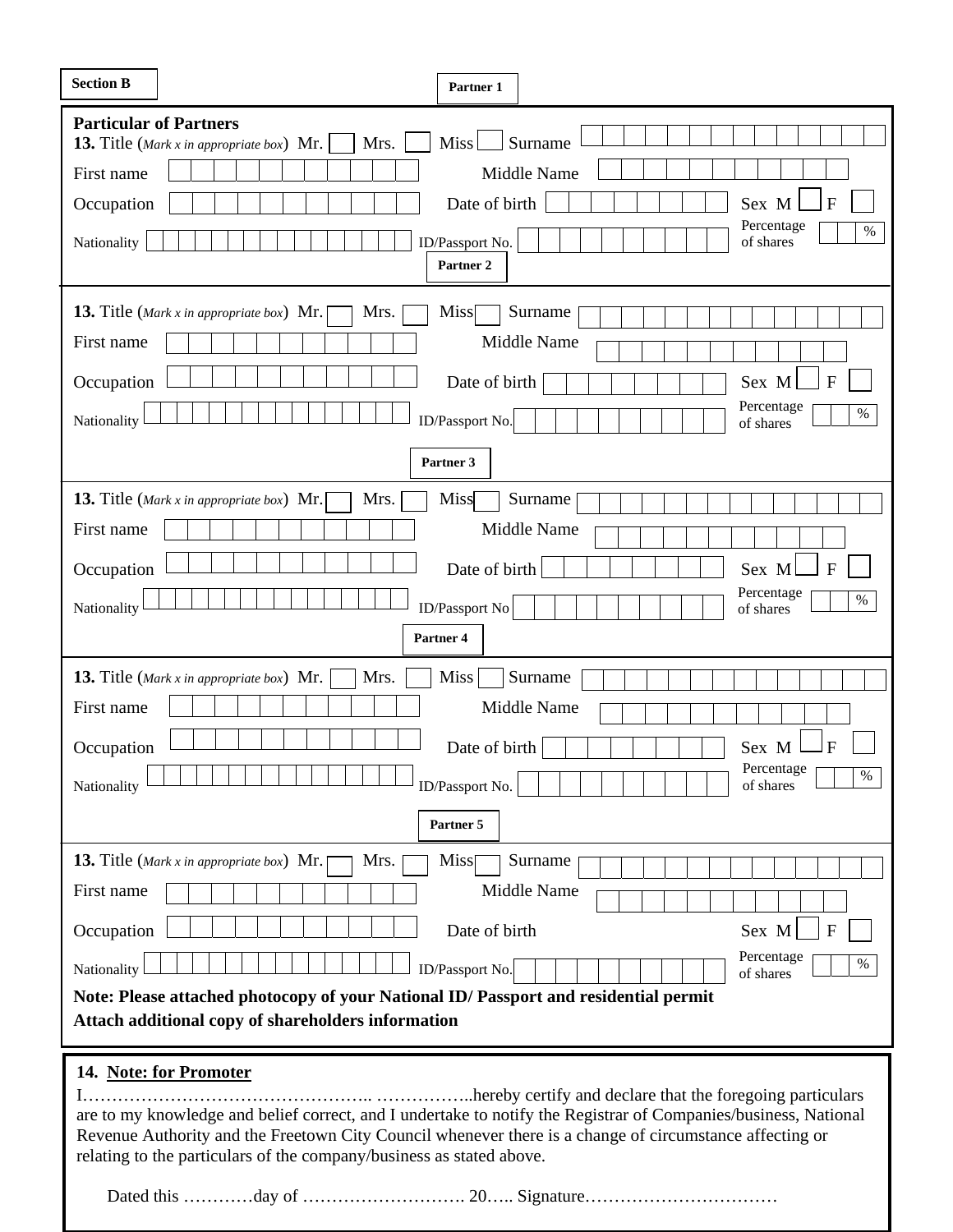|                                          | <b>FOR NRA OFFICIAL USE ONLY</b> |
|------------------------------------------|----------------------------------|
| 15. Date of Issue                        | 16. Data Entry By:               |
| <b>16. Trade Activity Classification</b> | 18. Tax District                 |
| 25. TIN Assigned to Business             |                                  |

|                      |  |  |  |  |  |  |  |  |  |  |  |  |  |  |  |  |  | FREETOWN CITY COUNCIL OFFICIAL USE ONLY |  |  |  |  |  |  |  |  |
|----------------------|--|--|--|--|--|--|--|--|--|--|--|--|--|--|--|--|--|-----------------------------------------|--|--|--|--|--|--|--|--|
| 19. Type of Business |  |  |  |  |  |  |  |  |  |  |  |  |  |  |  |  |  |                                         |  |  |  |  |  |  |  |  |
|                      |  |  |  |  |  |  |  |  |  |  |  |  |  |  |  |  |  |                                         |  |  |  |  |  |  |  |  |
|                      |  |  |  |  |  |  |  |  |  |  |  |  |  |  |  |  |  |                                         |  |  |  |  |  |  |  |  |
|                      |  |  |  |  |  |  |  |  |  |  |  |  |  |  |  |  |  |                                         |  |  |  |  |  |  |  |  |

## GUIDANCE NOTES

- $\checkmark$  This form is to be completed for Partnership other than Sole Proprietorships or company.
- $\checkmark$  Section B is for Partners details and attach photocopies of National ID Card/Passport/Driver's License for Sierra Leoneans and in the case of Non-Sierra Leoneans photocopies of Certificate of Registration, Passport and Residence Permit.
- $\checkmark$  Please ensure that originals of photocopy attachments are presented for inspection as a basis for authentication of the photocopies at the OARG,NRA and FCC offices when you are submitting the application.

## Section A

- 1. Enter name of business as entered as you want it to appear in the business registration certificate.
- 2. Physical location of principal place where business is conducted (i.e. head office if business is conducted at two or more places). Provide street address and leave out phrases like "near bridge" etc.
- 3. Details of person's address- Post Office Box number , town (or area) and district in which post office is located. District could be one of the following: Western Area Urban, Western Area Rural, Kailahun, Kenema, Kono, Bombali, Kambia, Koinadugu, Port Loko, Tonkolili, Bo, Bonthe, Moyamba or Pujehum.
- 4. Current E-mail address, numbers of land–line and mobile phone of the business.
- 5. Activity /industrial classification: Mark **X** in appropriate box